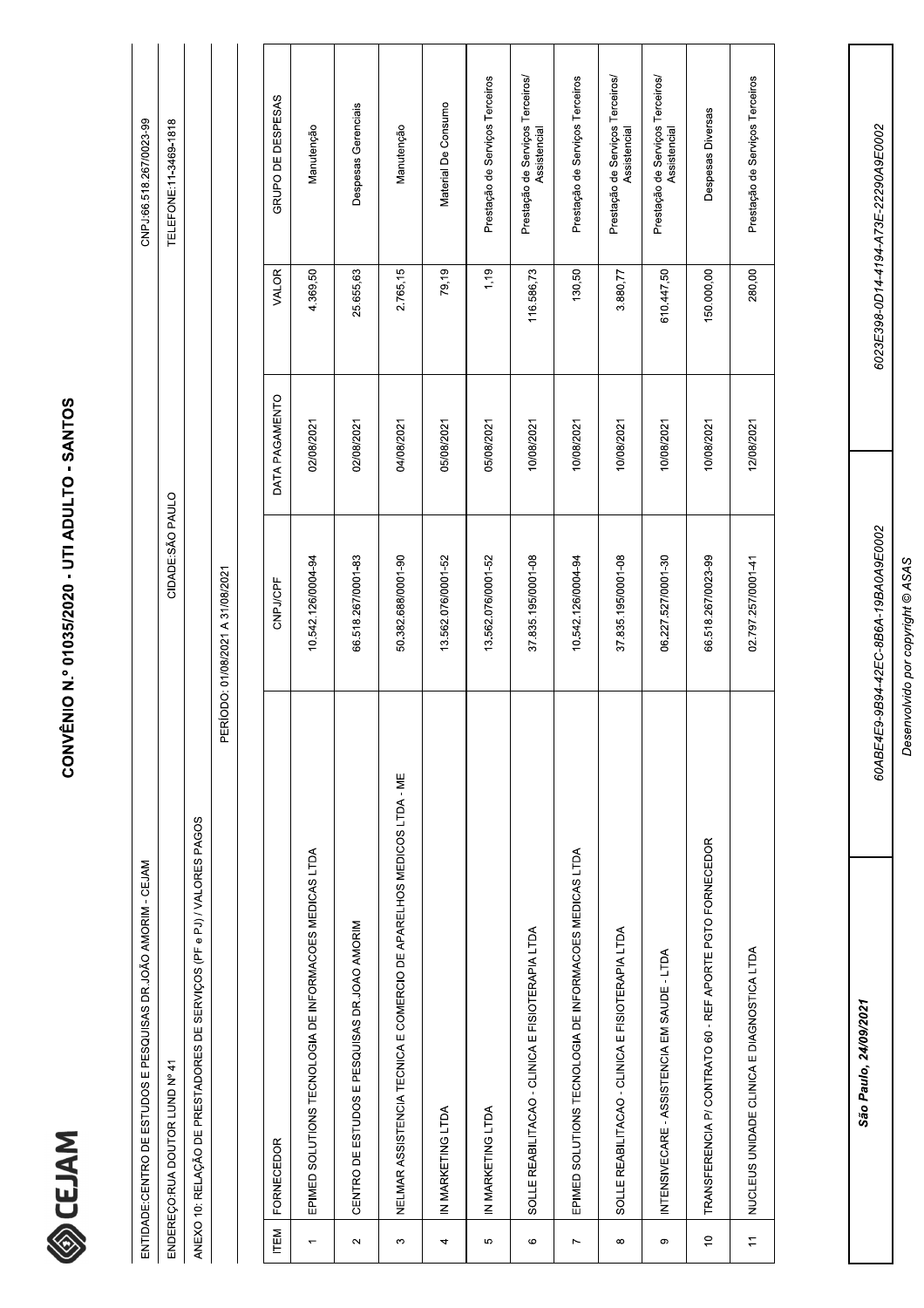

|                | ENTIDADE:CENTRO DE ESTUDOS E PESQUISAS DR.JOÃO AMORIM - CEJAM                        |                                  |                |           | CNPJ:66.518.267/0023-99                          |  |
|----------------|--------------------------------------------------------------------------------------|----------------------------------|----------------|-----------|--------------------------------------------------|--|
|                | ENDEREÇO: RUA DOUTOR LUND Nº 41                                                      | CIDADE:SÃO PAULO                 |                |           | TELEFONE:11-3469-1818                            |  |
|                | ANEXO 10: RELAÇÃO DE PRESTADORES DE SERVIÇOS (PF e PJ) / VALORES PAGOS               |                                  |                |           |                                                  |  |
|                |                                                                                      | PERÍODO: 01/08/2021 A 31/08/2021 |                |           |                                                  |  |
|                |                                                                                      |                                  |                |           |                                                  |  |
| ITEM           | FORNECEDOR                                                                           | CNPJ/CPF                         | DATA PAGAMENTO | VALOR     | GRUPO DE DESPESAS                                |  |
| $\frac{1}{2}$  | DOTCOM - LOCACAO DE EQUIPAMENTOS LTDA - ME                                           | 07.148.853/0001-14               | 16/08/2021     | 750,00    | Manutenção                                       |  |
| 5,             | DOTCOM DO BRASIL TECNOLOGIA DE INFORMAO LTDA - ME                                    | 03.858.899/0001-76               | 16/08/2021     | 394,73    | Locação                                          |  |
| $\frac{4}{5}$  | NUCLEUS UNIDADE CLINICA E DIAGNOSTICA LTDA                                           | 02.797.257/0001-41               | 17/08/2021     | 12.859,00 | Prestação de Serviços Terceiros/<br>Assistencial |  |
| $\frac{6}{2}$  | KOPELL DISTRIBUICAO E LOGISTICA LTDA                                                 | 19.576.717/0001-04               | 17/08/2021     | 378,36    | Material De Consumo                              |  |
| $\frac{6}{5}$  | JFKAS MATERIAIS DE ESCRITORIO EQUIPAMENTOS E SUPRIMENTOS DE INFORMATICA LTDA -<br>ΜË | 04.404.846/0001-48               | 18/08/2021     | 740,93    | Material De Consumo                              |  |
| $\overline{1}$ | SOLLE REABILITACAO - CLINICA E FISIOTERAPIA LTDA                                     | 37 835 195/0001-08               | 20/08/2021     | 192,27    | Prestação de Serviços Terceiros                  |  |
| $\frac{8}{1}$  | MARZAGAO E BALARO ADVOGADOS                                                          | 57.864.936/0001-88               | 20/08/2021     | 300,00    | Prestação de Serviços Terceiros                  |  |
| $\frac{6}{2}$  | SOLLE REABILITACAO - CLINICA E FISIOTERAPIA LTDA                                     | 37.835.195/0001-08               | 20/08/2021     | 5.776,54  | Prestação de Serviços Terceiros                  |  |
| $\approx$      | SOLLE REABILITACAO - CLINICA E FISIOTERAPIA LTDA                                     | 37.835.195/0001-08               | 20/08/2021     | 62,03     | Prestação de Serviços Terceiros                  |  |
| $\overline{2}$ | NELMAR ASSISTENCIA TECNICA E COMERCIO DE APARELHOS MEDICOS LTDA - ME                 | 50.382.688/0001-90               | 20/08/2021     | 265,50    | Material De Consumo                              |  |

Desenvolvido por copyright @ ASAS

60ABE4E9-9B94-42EC-8B6A-19BA0A9E0002

6023E398-0D14-4194-A73E-22290A9E0002

Prestação de Serviços Terceiros

210,00

20/08/2021

02.797.257/0001-41

NUCLEUS UNIDADE CLINICA E DIAGNOSTICA LTDA

 $\overline{2}$ 

São Paulo, 24/09/2021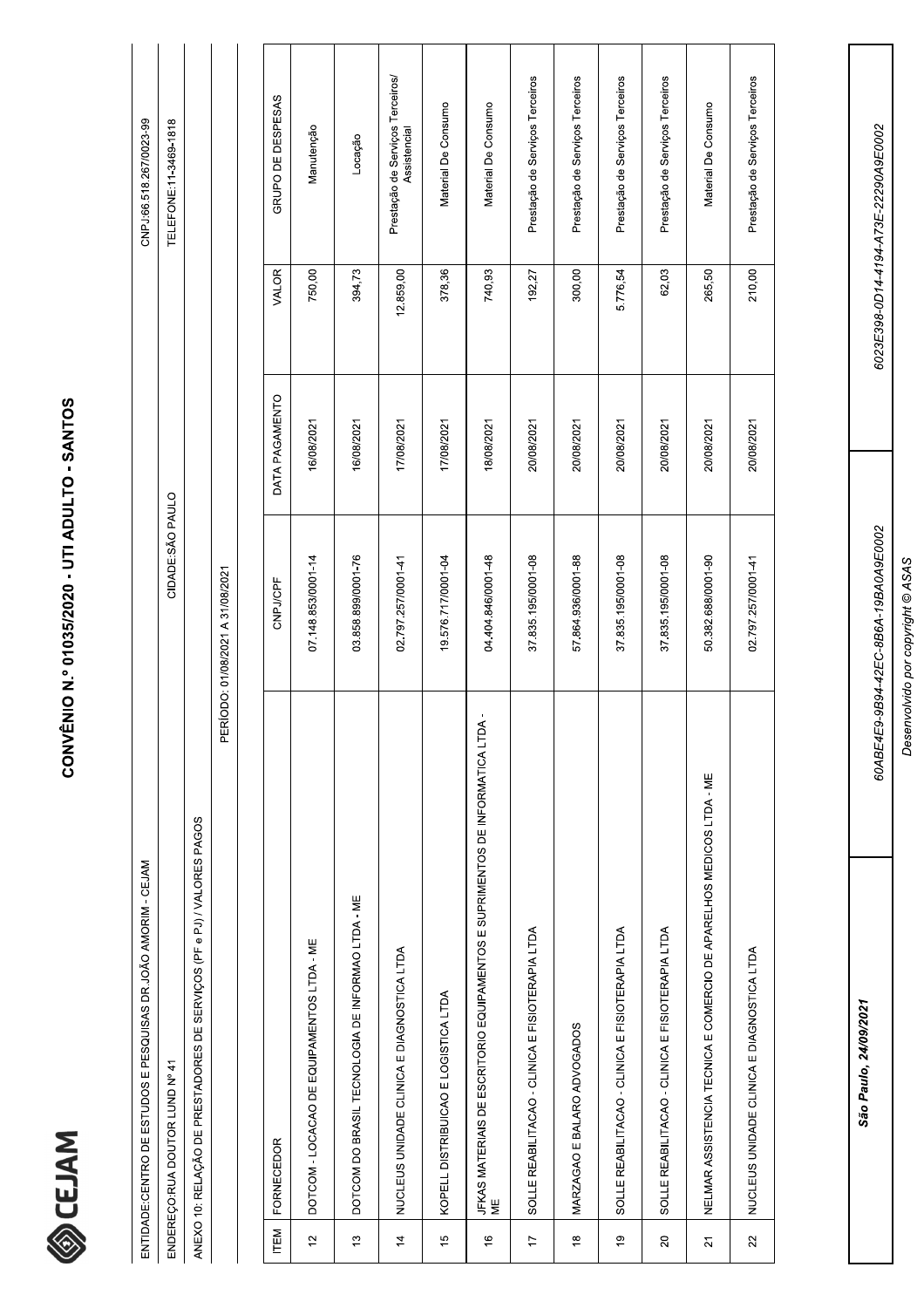

|      | ENTIDADE:CENTRO DE ESTUDOS E PESQUISAS DR.JOÃO AMORIM - CEJAM          |                                  |                |           | CNPJ:66.518.267/0023-99         |  |
|------|------------------------------------------------------------------------|----------------------------------|----------------|-----------|---------------------------------|--|
|      | ENDEREÇO: RUA DOUTOR LUND Nº 41                                        | CIDADE: SÃO PAULO                |                |           | TELEFONE:11-3469-1818           |  |
|      | ANEXO 10: RELAÇÃO DE PRESTADORES DE SERVIÇOS (PF e PJ) / VALORES PAGOS |                                  |                |           |                                 |  |
|      |                                                                        | PERÍODO: 01/08/2021 A 31/08/2021 |                |           |                                 |  |
|      |                                                                        |                                  |                |           |                                 |  |
| ITEM | <b>FORNECEDOR</b>                                                      | CNPJ/CPF                         | DATA PAGAMENTO | VALOR     | GRUPO DE DESPESAS               |  |
| 23   | SOLLE REABILITACAO - CLINICA E FISIOTERAPIA LTDA                       | 37.835.195/0001-08               | 20/08/2021     | 62,03     | Prestação de Serviços Terceiros |  |
| 24   | INTENSIVECARE - ASSISTENCIA EM SAUDE - LTDA                            | 06.227.527/0001-30               | 20/08/2021     | 9.756,75  | Prestação de Serviços Terceiros |  |
| 25   | INTENSIVECARE - ASSISTENCIA EM SAUDE - LTDA                            | 06.227.527/0001-30               | 20/08/2021     | 9.971,83  | Prestação de Serviços Terceiros |  |
| 26   | NELMAR ASSISTENCIA TECNICA E COMERCIO DE APARELHOS MEDICOS LTDA - ME   | 50.382.688/0001-90               | 20/08/2021     | 134,85    | Prestação de Serviços Terceiros |  |
| 27   | INTENSIVECARE - ASSISTENCIA EM SAUDE - LTDA                            | 06.227.527/0001-30               | 20/08/2021     | 30.912,68 | Prestação de Serviços Terceiros |  |

| 28     | INTENSIVECARE - ASSISTENCIA EM SAUDE - LTDA      | 06.227.527/0001-30 | 20/08/2021 | 30.245,94 | Prestação de Serviços Terceiros |
|--------|--------------------------------------------------|--------------------|------------|-----------|---------------------------------|
| ვ<br>გ | SOLLE REABILITACAO - CLINICA E FISIOTERAPIA LTDA | 37.835.195/0001-08 | 20/08/2021 | 1.863,40  | Prestação de Serviços Terceiros |
| 30     | NUCLEUS UNIDADE CLINICA E DIAGNOSTICA LTDA       | 02.797.257/0001-41 | 20/08/2021 | 651,00    | Prestação de Serviços Terceiros |
| 51     | SOLLE REABILITACAO - CLINICA E FISIOTERAPIA LTDA | 37.835.195/0001-08 | 20/08/2021 | 1.863,40  | Prestação de Serviços Terceiros |
| 32     | SOLLE REABILITACAO - CLINICA E FISIOTERAPIA LTDA | 37.835.195/0001-08 | 20/08/2021 | 192.27    | Prestação de Serviços Terceiros |
| 33     | SOLLE REABILITACAO - CLINICA E FISIOTERAPIA LTDA | 37.835.195/0001-08 | 20/08/2021 | 5.776,54  | Prestação de Serviços Terceiros |

Desenvolvido por copyright @ ASAS

60ABE4E9-9B94-42EC-8B6A-19BA0A9E0002

6023E398-0D14-4194-A73E-22290A9E0002

São Paulo, 24/09/2021